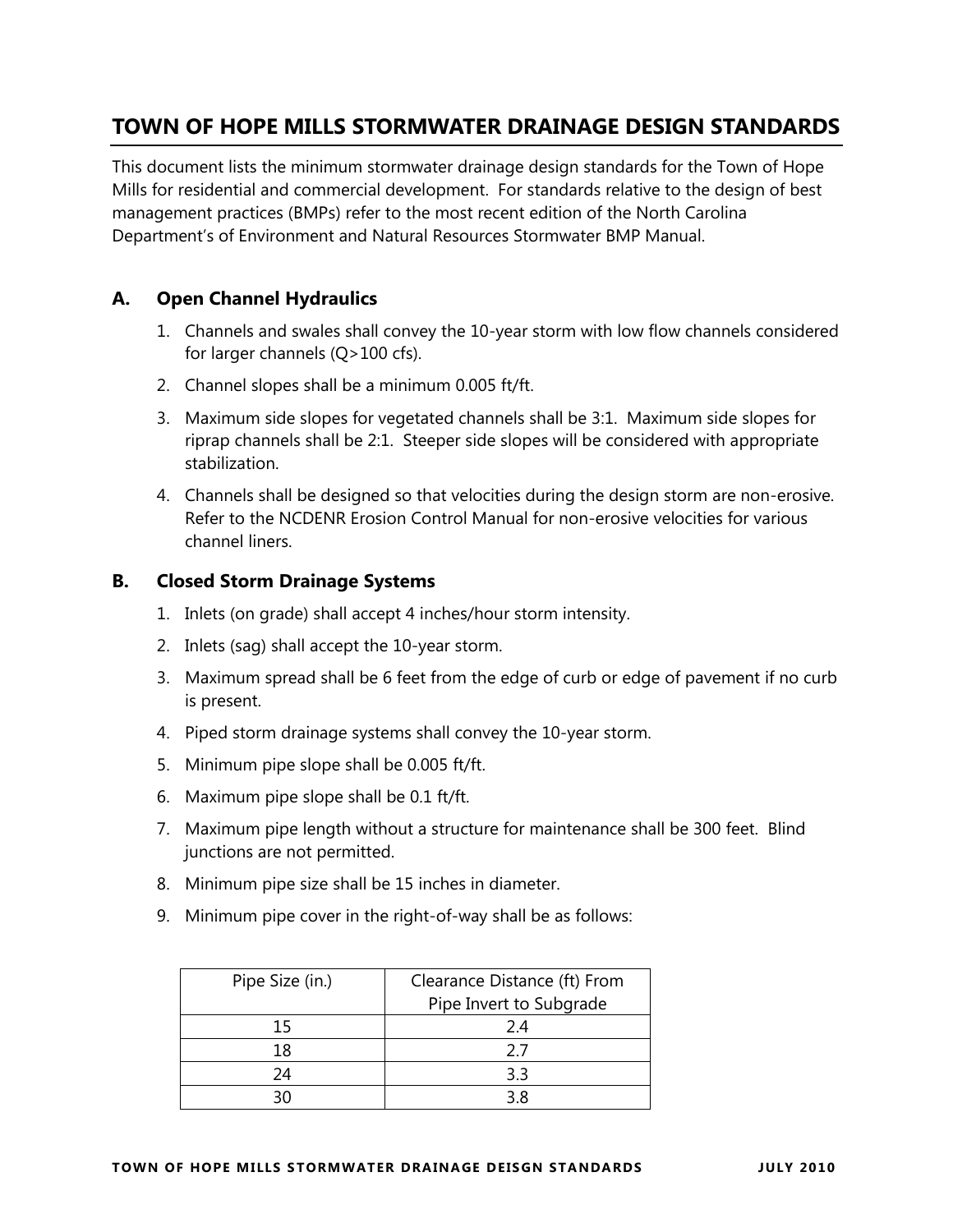| 36 | 4.4 |
|----|-----|
| 42 | 4.9 |
| 48 | 5.4 |
| 54 | 6.0 |
| 60 | 6.5 |
| 66 | 7.0 |
| 72 | 7.6 |

- 10. Minimum cover for pipes outside of the ROW is 1 foot.
- 11. All storm drainage pipes within the street ROW shall be reinforced concrete pipe Class III or higher.
- 12. Discharge points from storm drainage pipes shall be a minimum of 10 feet from the building envelope.

## **C. Culverts**

- 1. Culverts shall provide the following level of service
	- Cross-drainage at FEMA streams 100-year frequency
	- Cross-drainage under thoroughfares 50-year frequency
	- Other culverts 25-year frequency
- 2. Culverts should maintain a HW/D <1.2.
- 3. 1 foot of freeboard shall be provided for the design storm.
- 4. Outlet protection shall be provided where discharge velocities will cause erosion problems. Refer to the NCDENR Erosion Control Manual for design of outlet protection.

#### **D. Storage and Detention**

- 1. 1-year 24-hour duration discharge must be equal to or less than the pre-development 1-year 24-hour discharge for high density developments (see Section 67-88 of the Hope Mills Code of Ordinances)
- 2. 10-year 24-hour duration discharge must be equal to or less than the predevelopment 10-year 24-hour discharge.
- 3. Watersheds that have well documented water quantity problems may have more stringent, or modified, design criteria such as controlling the 25-year 24-hour duration peak discharge rate to the predeveloped peak discharge rate.

Exemptions for detention requirements are as defined in Section 67-74 of the Hope Mills Code of Ordinances.